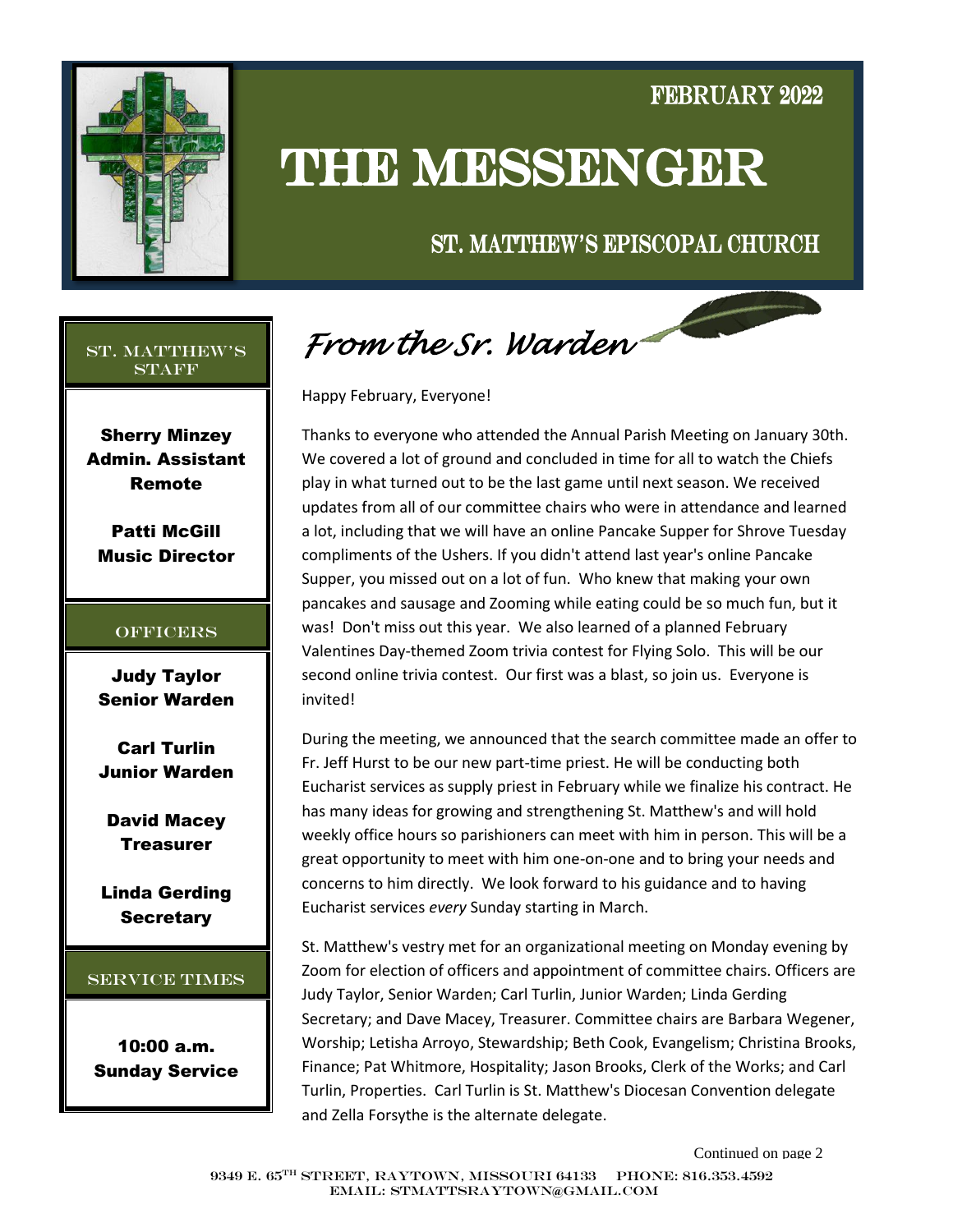#### **Continued from page 1**

Bishop Bruce put out a call for two lay delegates to Diocesan Council. Zella Forsythe has answered the call and will represent St. Matthew's and the Central Deanery. Zella's father and two brothers were Episcopal priests, and Zella worked for the Diocese for a number of years and previously served on the council. She will be an excellent representative. Congratulate Zella on this important appointment the next time you see her!

We will be back inside for services and coffee hour on February 20th, so please join us. See you then!

Judy Taylor

Sr. Warden

### **2022 ST. MATTHEW'S TEAM**

### **AIDS WALK IN-PERSON**



The 34th annual AIDS WALK-Kansas City is planned to be held inperson, on Saturday April 30, 2022. This will be the sixteenth year St. Matthew's has registered as a Team.

If you are interested in participating as a supporter of the event with a donation, please go online [\(aidswalkkansascity.org](http://aidswalkkansascity.org/) and search Team: St. Matthews Episcopal Church) and register as a participant or virtual walker and/or just donate; or you can also give your donation to Linda Gerding and she will register it for you. Linda will be collecting donations at church any time until the walk.

Make checks payable to: AIDS WALK KANSAS CITY.

The Team will gather together at Theis Park. Welcoming ceremonies begin at 9:00 and the Walk begins at 10:00. Contact Linda if you have questions or want to walk. Obviously because of COVID, this event could be converted to VIRTUAL so watch for that announcement as Walk Day gets closer.

Linda Gerding

Community Service & Outreach

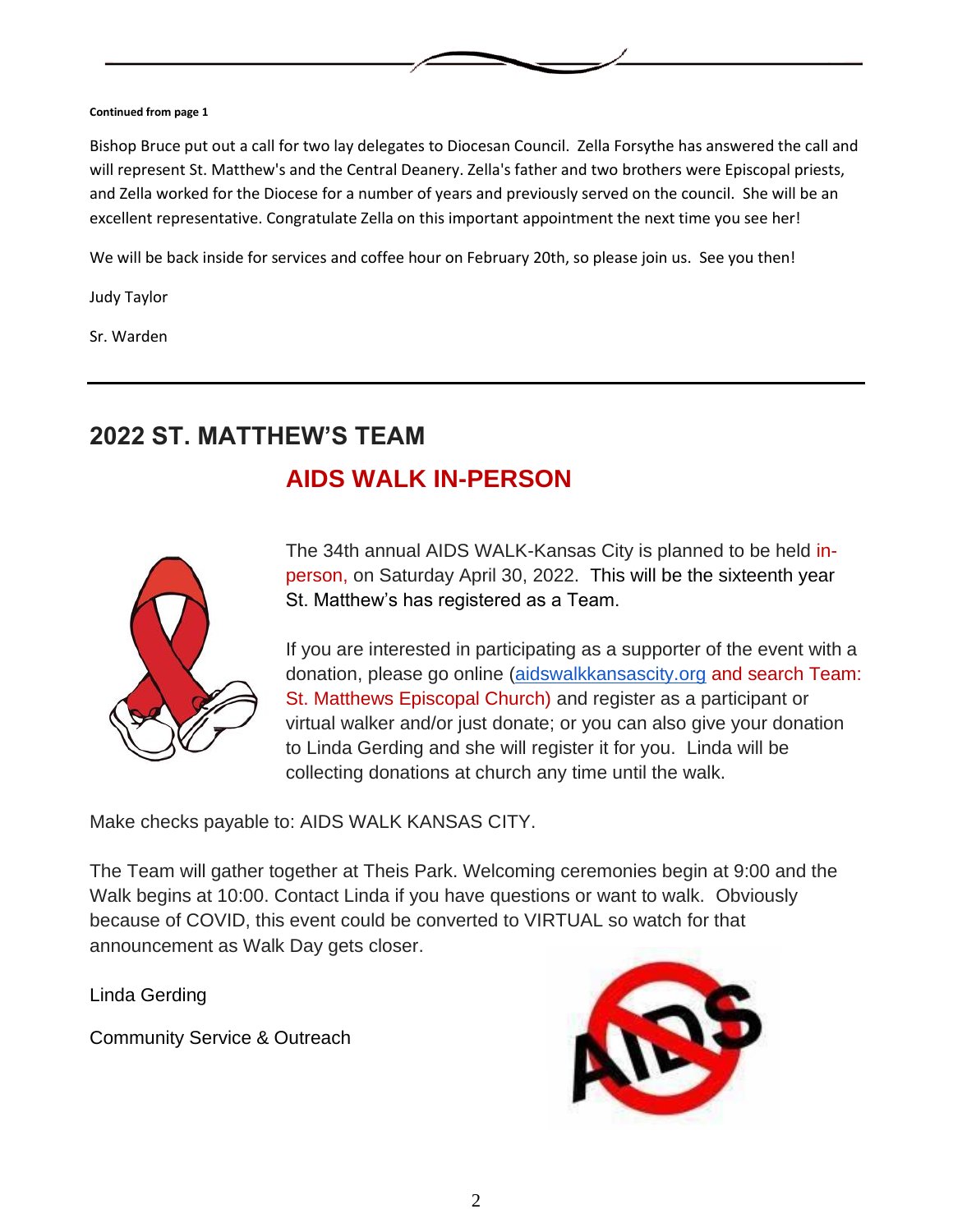

The Community of Chaplains held their first Circle of Care meeting of the New Year on January 9, 2022 in the Church Library. During COVID it has been more convenient for the Chaplains to just remain at church to have their meetings.

Linda Gerding was the Host and brought Sundried Tomato Turkey wraps and Loaded Baked Potato Soup with Keebler cookies for dessert. During COVID the typical pot-luck has been scaled down to everyone bringing their own lunches or one person bringing something simple to share with all.

A new COC Host list was passed around for everyone to select the month of their choice for hosting through the next year. And, in the words of St. Benedict "and so…we begin again" and as Chaplains, we are hopeful 2022 will allow in-person pastoral visits and we can look forward to the better year that we hope it will be.

\_\_\_\_\_\_\_\_\_\_\_\_\_\_\_\_\_\_\_\_\_\_\_\_\_\_\_\_\_\_\_\_\_\_\_\_\_\_\_\_\_\_\_\_\_\_\_\_\_\_\_\_\_\_\_\_\_\_\_\_\_\_\_\_\_\_\_\_\_\_\_\_

Linda Gerding-COC 2022



Thanks to Zoom, the Annual Usher's Shrove Tuesday Pancake Supper will be held again this year. It will look a lot like last year. Parishioners will make their own pancakes, have good conversation and fellowship, and spend a little time to remember Charlie Matson. "All You Can Eat Pancakes" will be provided by each household in the comfort of their own kitchens.

No cost for tickets this year! Instead, parishioners are asked to send a donation to Treasurer Dave Macey noting in the memo of their check "Usher's Fund"; or they can go on the website to the Online Giving tab and donate. This event is not intended to be a fundraiser, but a social activity prior to the Season of Lent. Mardi Gras attire is welcomed.

COME ONE COME ALL! Watch for the Zoom invite on Shrove Tuesday March 1st and attend a fun evening with your friends at St. Matthew's.

Linda Gerding for the St. Matthew's Ushers-2022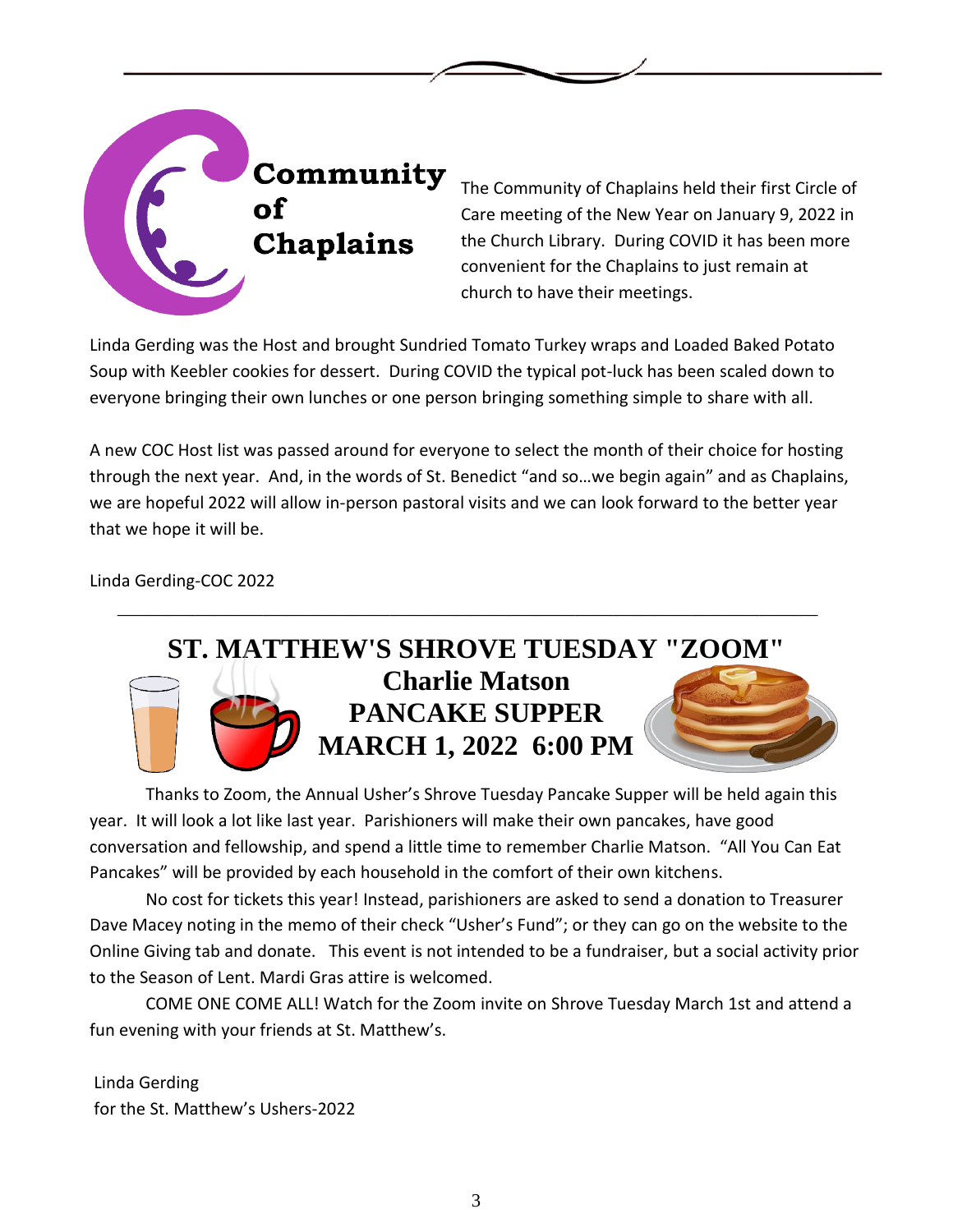# **February Flying Solo - Van Gogh Alive**

**Attended by Linda Gerding and Judy Taylor.**



Judy and Linda in a mock bedroom set up, painted from band goes asylum bedroom.



Linda in the selfie room.

Judy Taylor and Linda Gerding in the "selfie room" full of sunflowers, Van Gogh's favorite flower and painting subject.



Linda gazing at Van Gogh self-portrait.

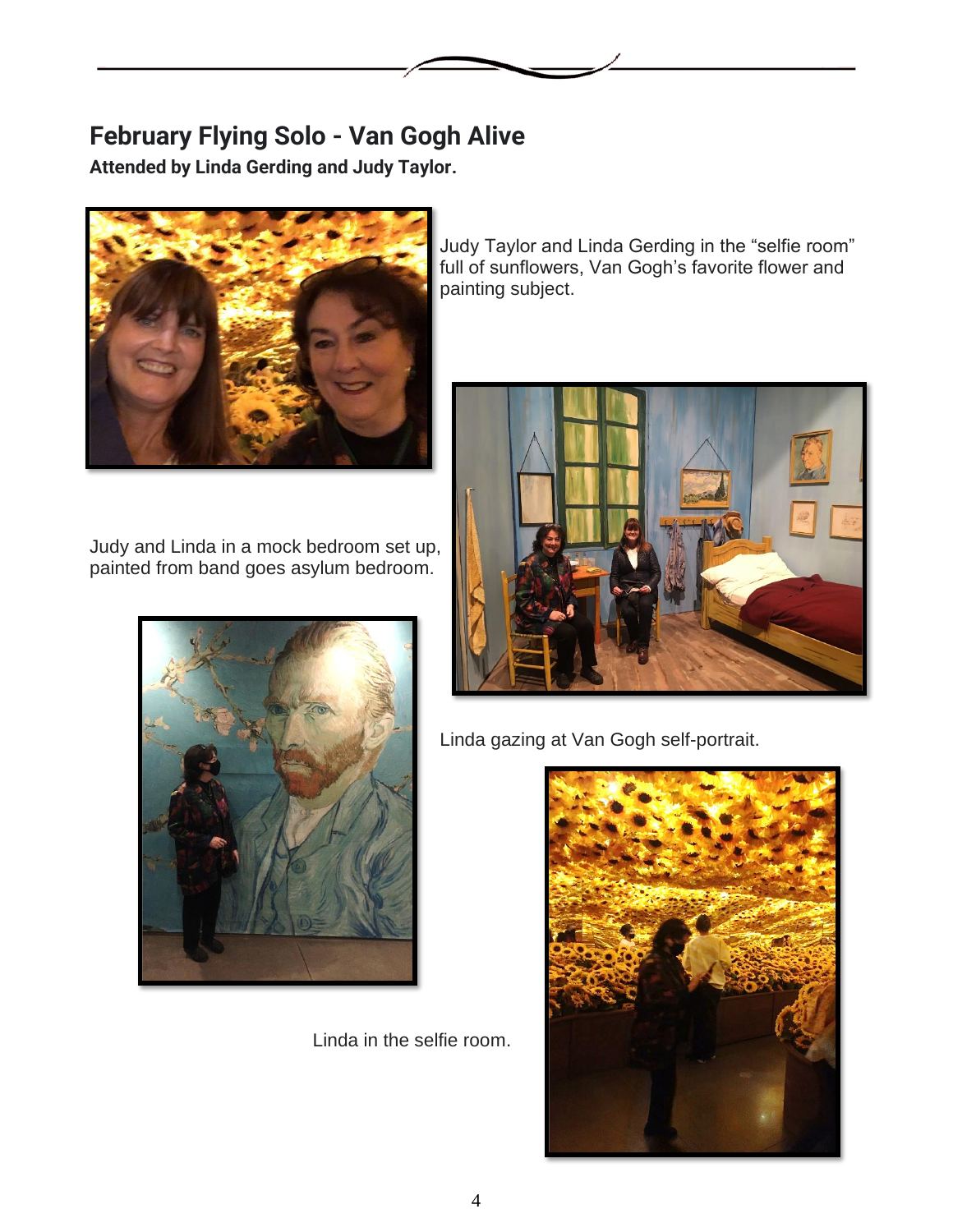

## **THE STREAM TEAM**

For the past several Sundays' new technology has been "on trial" to work out glitches and kinks. Our new camera and additional attachments are finally in working mode. It has taken many hours and attempts to get it set-up and online at YouTube. Judy Taylor is our technology guru who persevered and kept the faith that at some point we would be "streaming live on YouTube"! Big KUDOS and lots of THANKS to Judy who has enabled St. Matthew's to reach those parishioners at home, on vacation, on the road, and out-of-State (Lorrie Taylor), who cannot join us on Sunday's in-person.

Of course, Judy can do the filming, but without the help of a few others who come in even when the church is closed, to do their parts, the Service does not take place. The others who make up part of the Stream Team are:

**Supply Priest or Lay Reader- like Barbara Wegener Patti McGill-on piano or organ Linda Gerding – monitoring Zoom Judy Taylor – Camera & Sound**